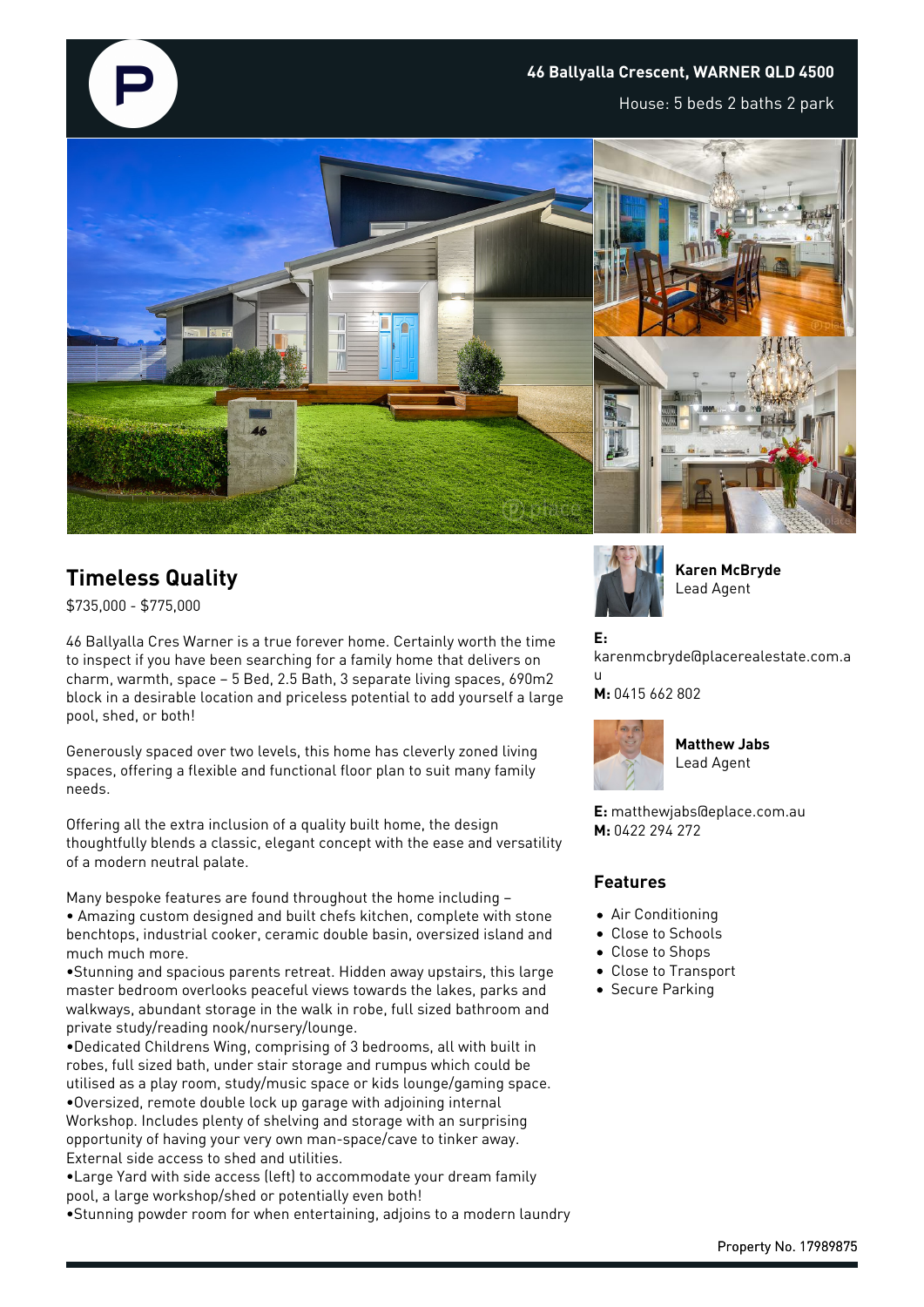House: 5 beds 2 baths 2 park



and generous walk in linen press

- •Side access (right), for small boat or trailer
- •Oversized covered deck, with overhead audio
- •Low maintenance yard and gardens
- •Multiple living spaces
- •Full sized office. Potential to double as fifth bedroom
- •Bamboo Flooring
- •Double faced Gas Fireplace
- •Garden Shed
- •Air Conditioning/reverse cycle
- •Van/Trailer anchor point
- •Exposed aggregate paths
- •Gas Hot Water System
- •1.5 kW Solar system
- •NBN
- •5000L water tank
- •Close to parks, lakes, walkways, public transport, schools and amenities.

This is a rare opportunity to secure your family one of the most functional and breathtaking newly built homes I have seen come to market.

\*\*This property is being sold by auction or without a price and therefore a price guide can not be provided. The website may have filtered the property into a price bracket for website functionality purposes\*\*